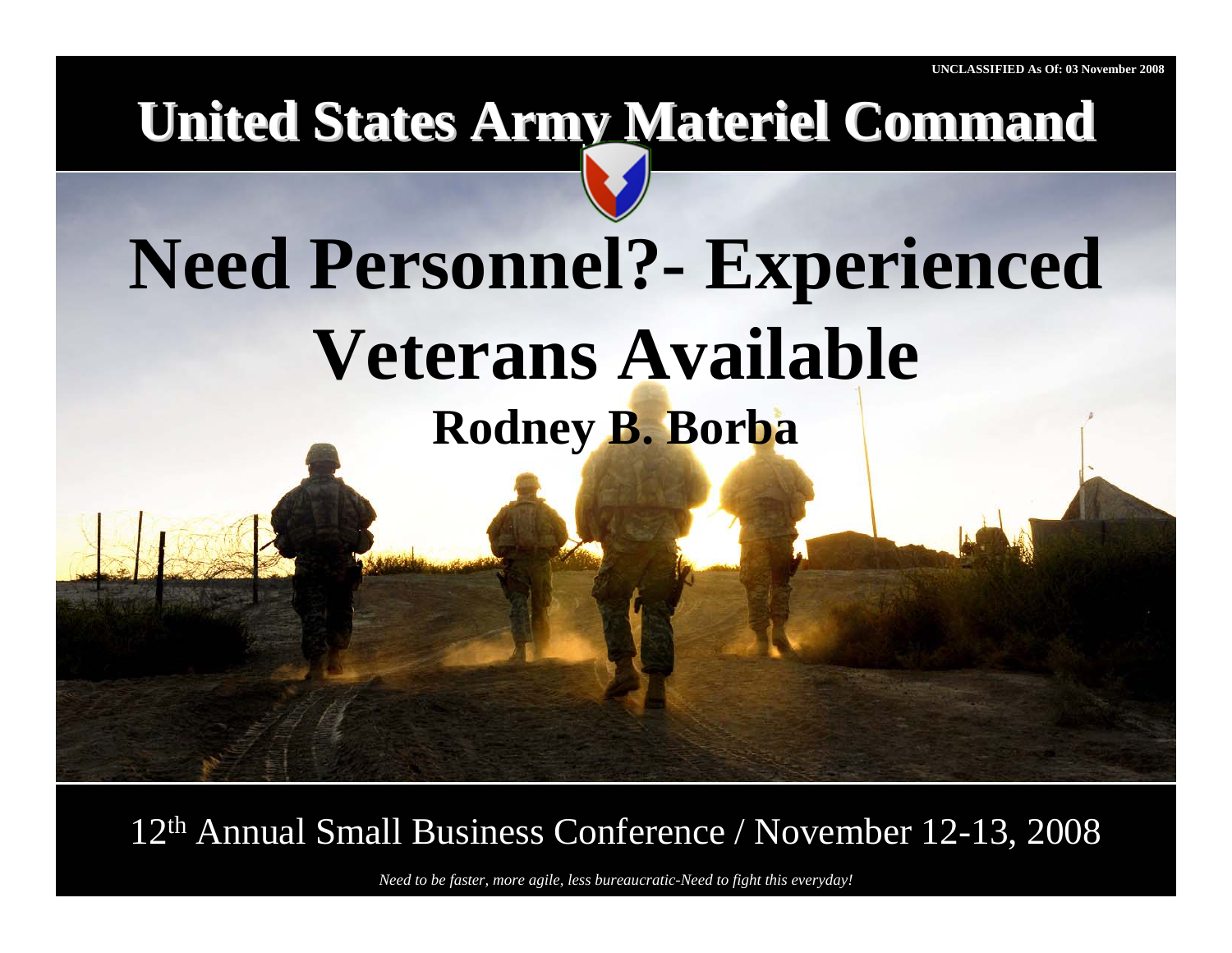### **Always A Soldier**

**The AMC Program**

- Always A Soldier is <sup>a</sup> hiring initiative that AMC started over 4 years ago in direct response to the Global War on Terrorism
- We partner with organizations to include the Army Wounded Warrior Program (AW2), Veterans Affairs, Warrior Transition Units and other Federal and non-federal organizations, to inform our Veterans of employment opportunities within AMC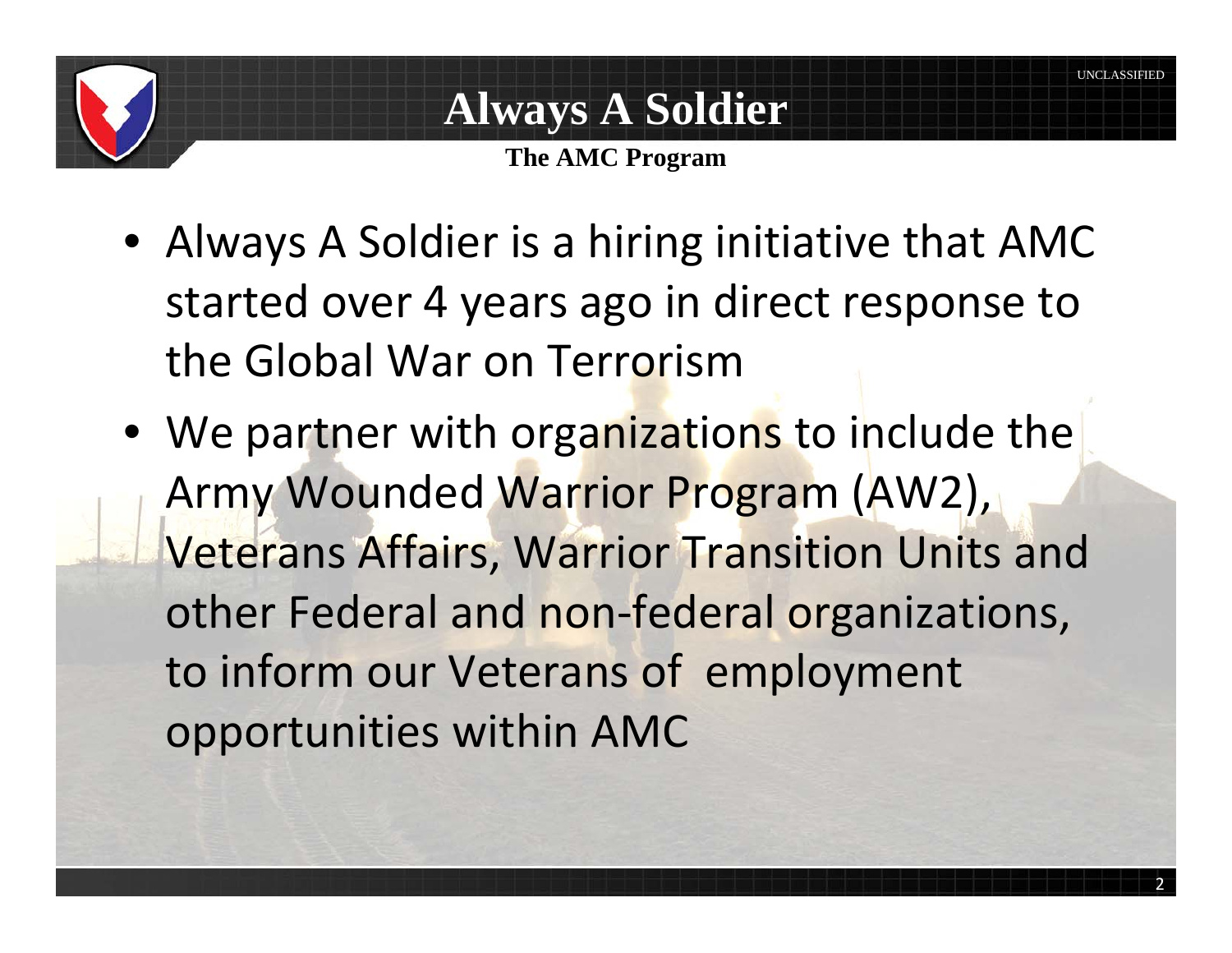### **Veteran Advantages**

- Veterans provide a valuable resource to any organization; their experience and training are unmatched
- They have the discipline and commitment to follow directions and accomplish any assigned task
- •**• They are knowledgeable and resourceful, and have a** good understanding of the military organization, its general needs and applications
- They are the best advocate for the warfighter
- •Many have security clearances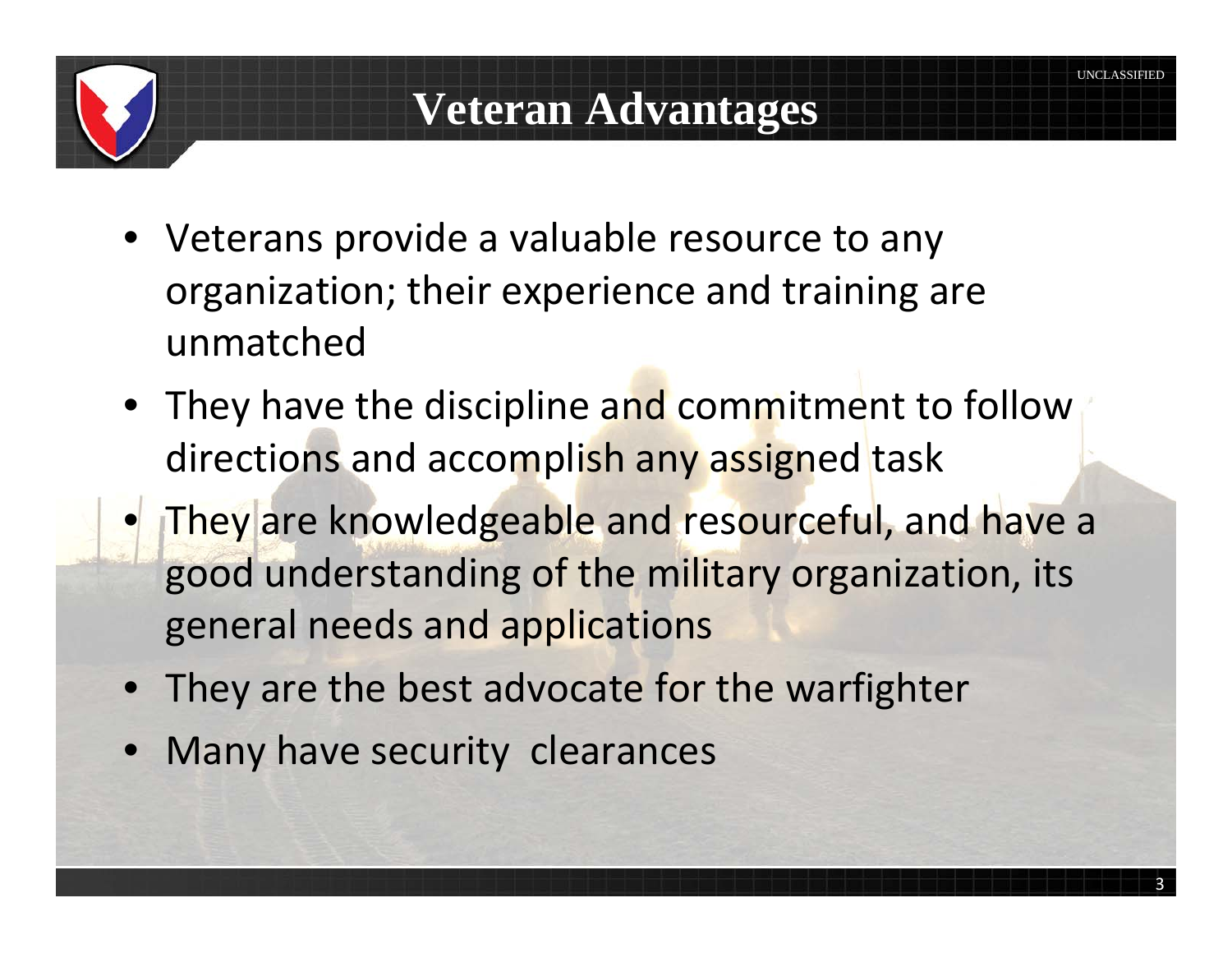### **Small Business Advantages/Opportunities**

- • Veterans Affairs Vocational Rehabilitation and Employment Programs provide training & educational assistance, supplements salary up to journeyman wage, and provides necessary job related tools to the employee http://vba.va.gov/b1n/vre/emp\_resources.htm
- Work Opportunity Tax Credit Provides-- \$4,800 dollars in tax credit to the employer for each disabled veteran they hire http;//www.doleta.gov/business/incentives/opptax/
- •● Tax Incentives--- Up to \$15,000 tax credit--- for building modifications to improve accessibility http://www.ada.gov/taxpack.htm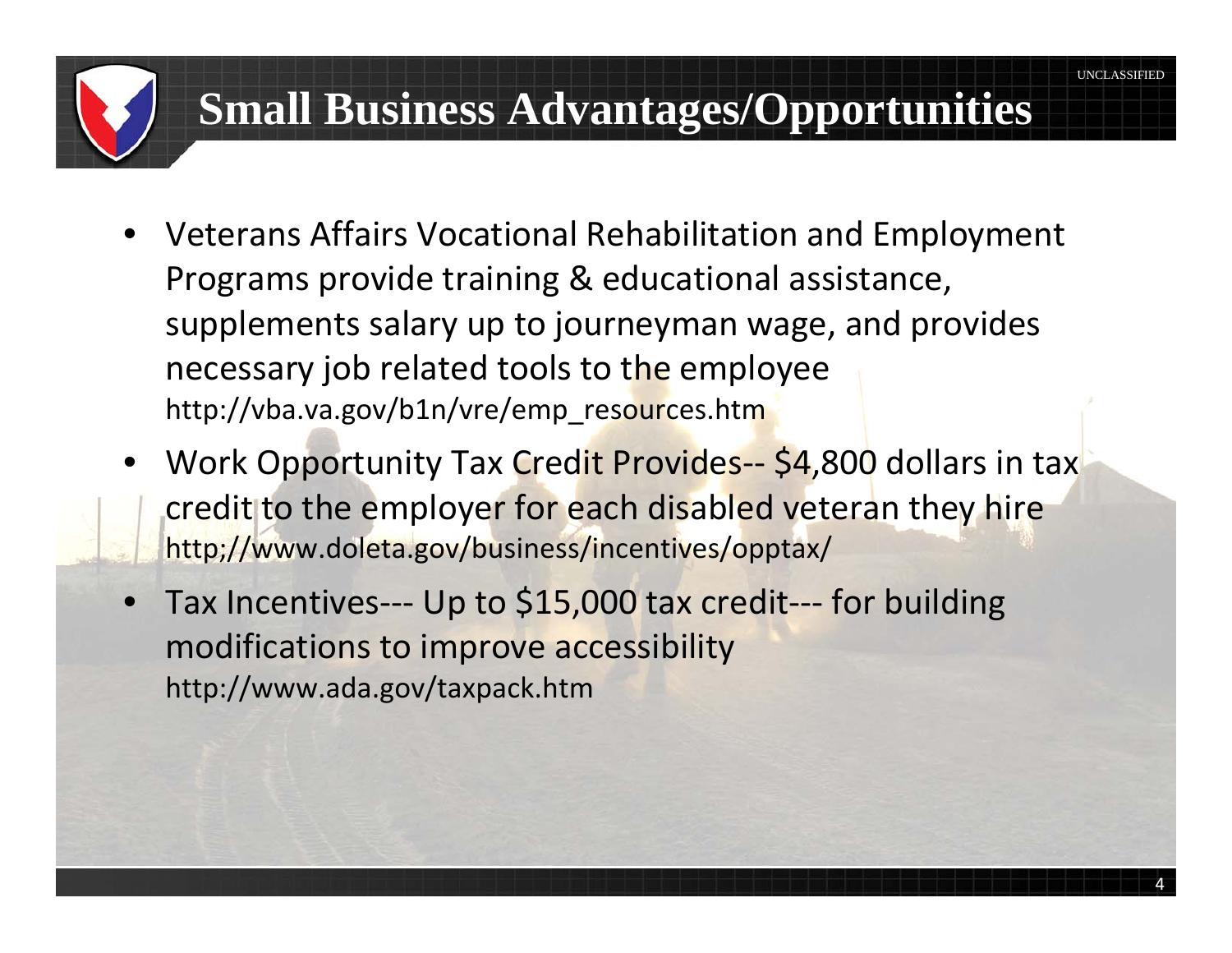